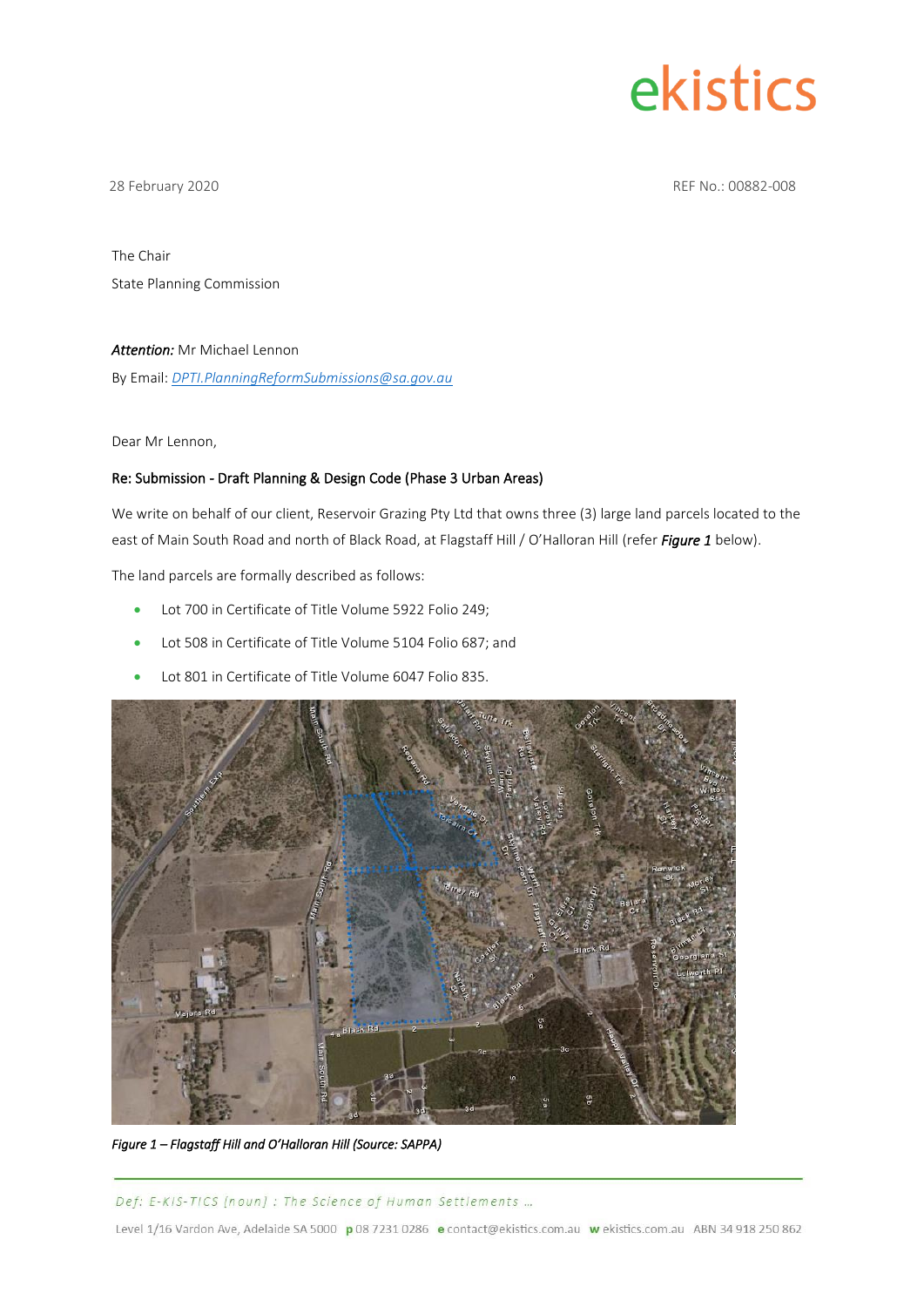## ekistics

The sites are currently located within the Hills Face Zone of the Onkaparinga Council Development Plan (Consolidated 20 December 2018).

Under the Planning and Design Code ('the Code'), the sites are proposed to be similarly located within the Hills Face Zone. The sites are not located within a sub-zone.

The following Overlays apply to the site, or portions of the site:

- Airport Building Heights (Regulated) Overlay (30m)
- Hazards (Bushfire High Risk) Overlay
- Local Heritage Place Overlay (applicable to particular areas of the site)
- Native Vegetation Overlay
- Prescribed Wells Area Overlay
- Regulated Trees Overlay
- Sloping Land Overlay (applicable to particular areas of the site)
- Traffic Generating Development Overlay (applicable to particular areas of the site)
- Major Urban Transport Route Overlay (applicable to particular areas of the site)
- Urban Transport Route Overlay (applicable to particular areas of the site)
- Water Resources Overlay (applicable to particular areas of the site)

The *Planning and Design Code Consultation Map Viewer* indicates there are no listed Technical and Numeric Variations applicable to the site (presumably consistent with its proposed zoning as Hills Face Zone).

Having reviewed the planning ordinance, proposed to apply under the Code, we note the following concern:

- 1. We note a Local Heritage Overlay applies to a large portion of the site, as illustrated in *Figure 2* over page. This Overlay should be removed from the site for the following reasons:
	- a. The site does not contain any Heritage Listed items;
	- b. Most of the spatial application of the Overlay appears to relate to a Heritage Item located on the opposite (western) side of Main South Road, which is well separated from the site; and
	- c. The Overlay extent is excessive and should not impact on any future assessment pathways for the site.